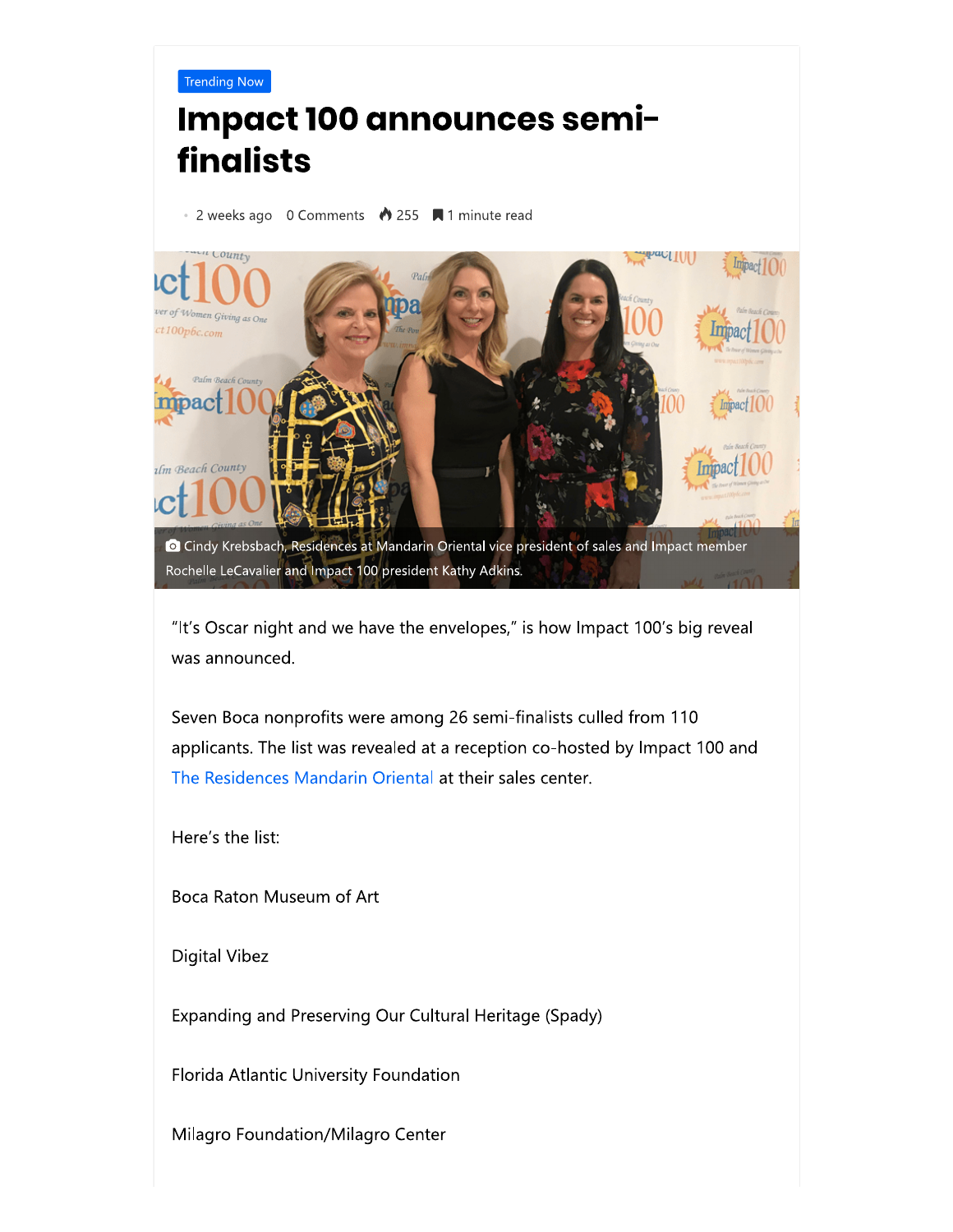Ruth & Norman Rales Jewish Family Services

Blue Planet International Explorers' Bazaar & Writers' Room

Delray Beach Youth Tennis Foundation

Junior Achievement of South Florida

Junior Achievement of the Palm Beaches & Treasure Coast

Network for Teaching Entrepreneurship

Roots and Wings

Clearwater Marine Aquarium

**Coastal Conservation Association** 

Community Greening Corp.

Peggy Adams Animal Rescue League of the Palm Beach

4KIDS of South Palm Beach County

American Association of Caregiving Youth

**Boca Helping Hands** 

City House: Delray Beach

Samaritan 365 Foundation/Kindness Matters

Center for Trauma Counseling

**Compass Community Center** 

GIVT Inc.